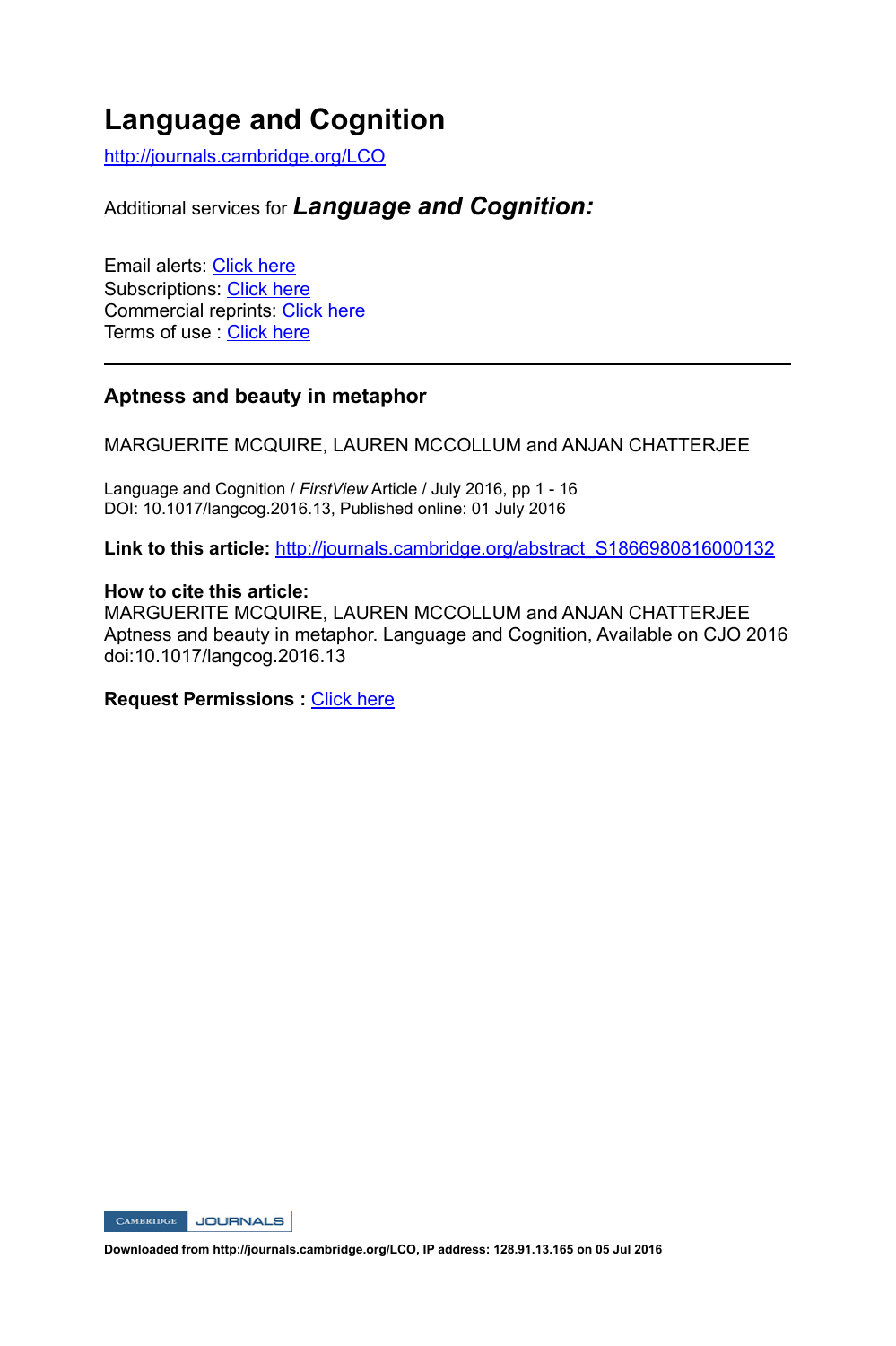

*Language and Cognition* (2016), Page 1 of 16 . doi:10.1017/langcog.2016.13 © UK Cognitive Linguistics Association, 2016

# **Aptness and beauty in metaphor \***

# MARGUERITE MCQUIRE

*Department of Neurology* , *Center for Cognitive Neuroscience* , *University of Pennsylvania* 

# LAUREN MCCOLLUM

*Department of Neurology* , *Hospital of the University of Pennsylvania* 

#### **AND**

# ANJAN CHATTERJEE

*Department of Neurology* , *Center for Cognitive Neuroscience* , *University of Pennsylvania* 

(*Received* 20 *October* 2015 *– Revised* 23 *March* 2016 *– Accepted* 01 *May* 2016)

# **ABSTRACT**

Metaphors are comparisons that link dissimilar conceptual domains. We hypothesized that the aptness of a metaphor is linked to the reader's experience of beauty, and that age and expertise influence these aesthetic judgments. We had young adults, literary experts, and elderly adults rate metaphors for beauty or aptness. Experimental materials consisted of single-sentence novel metaphors whose familiarity, figurativeness, imageability, interpretability, and overall valence ratings were known. Results suggest that beauty and aptness of metaphors are linked for elderly adults but are orthogonal for young adults and literary experts. Elderly participants seem to conflate emotional content with aptness. Young adults are most swayed by a perceived feeling of familiarity when rating for aptness, but not for beauty. Literary experts are relatively unaffected by the psycholinguistic variables, suggesting an emotionally distanced approach to these sentences. Individual differences in literary

 $[*]$  This research was supported by a National Institute of Health grant (R01-DC012511) awarded to Anjan Chatterjee, a National Institute of Health training grant (T32AG000255-16). The authors declare that the research was conducted in the absence of any commercial or financial relationships that could be construed as a potential conflict of interest. Address for correspondence: Marguerite McQuire, Department of Neurology, Center for Cognitive Neuroscience, University of Pennsylvania, 3720 Walnut Street B-51, Philadelphia, PA 19104-6241; tel: (857) 928-3234; e-mail: mcquire@ mail.med.upenn.edu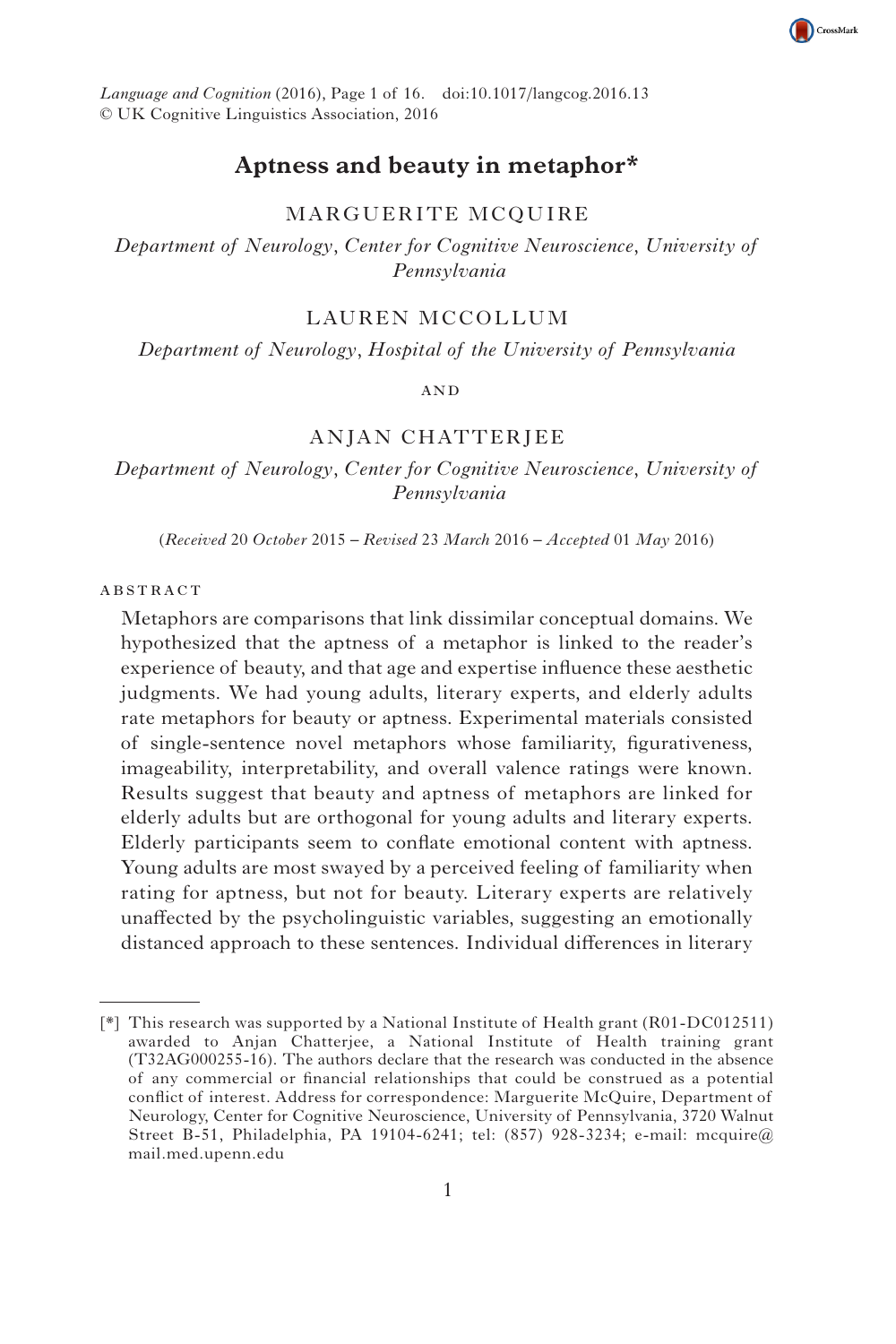training and life experience have varying effects on the aesthetic experience of metaphor in regard to beauty and aptness.

KEYWORDS: metaphor, aesthetics, aptness, beauty, literary aesthetics.

# **1. Introduction**

Is an apt metaphor also beautiful? Some define the aptness of metaphors as the extent to which concepts are aligned (Chiappe & Kennedy, 1999; Jones & Estes, 2005 , 2006 ). This view of aptness could also relate to beauty. While the aesthetics of visual art, human forms, and natural vistas has been studied extensively (Chatterjee, 2014), we know relatively little about what comprises the aesthetic experience of literary forms (but see Jacobs, 2015 , on methods, recent developments, and challenges in neurocognitive poetics). Chatterjee and Vartanian (2014) suggested that aesthetic experiences emerge from an interaction between sensory-motor, emotional valuation, and meaning– knowledge systems. Similarly, Bergen and colleagues have noted that mental imagery or simulations may be used to process literal and figurative language (Bergen, Lindsay, Matlock, & Narayan, 2007 ; Troyer, Curley, Miller, Saygin, & Bergen, 2014). We chose metaphor for this investigation because, like visual art, its beauty and/or aptness can produce pleasure (Coates, 2002; Crilly, Moultrie, & Clarkson, 2004). However, for metaphors, the meaning–knowledge systems are likely to be more important than the sensory-motor systems.

In order to test the central hypothesis of this study, that apt metaphors are beautiful, we need to deconstruct the notions of aptness and beauty. We wished to identify which, if any, psycholinguistic features contribute to aptness and beauty. To do so, we used novel nominal (i.e., "The X is a  $Y$ ") metaphors that we normed extensively (see Cardillo, Schmidt, Kranjec, & Chatterjee, 2010; Cardillo, Watson, & Chatterjee, 2016). Previous research indicates that characteristics of metaphors such as familiarity, figurativeness, imageability, interpretability, and overall valence can influence comprehension of those metaphors (Cardillo et al., 2010; Ianni, Cardillo, McQuire, & Chatterjee, 2014 ). We used these psycholinguistic features to investigate the underpinnings of aptness and of beauty in metaphors.

The fluency hypothesis in empirical aesthetics states that we prefer stimuli that are easily processed (Reber, Winkielman,  $\&$  Schwarz, 1998). This hypothesis is most commonly applied to visual objects, but the principle could just as easily apply to literary forms. Aptness in metaphors is typically linked to communicative effectiveness. To understand a nominal metaphor, common characteristics between the source concept and its target are highlighted (Gentner & Wolff, 1997). For example, to understand "His children were his heartbeat", the reader applies attributes of the source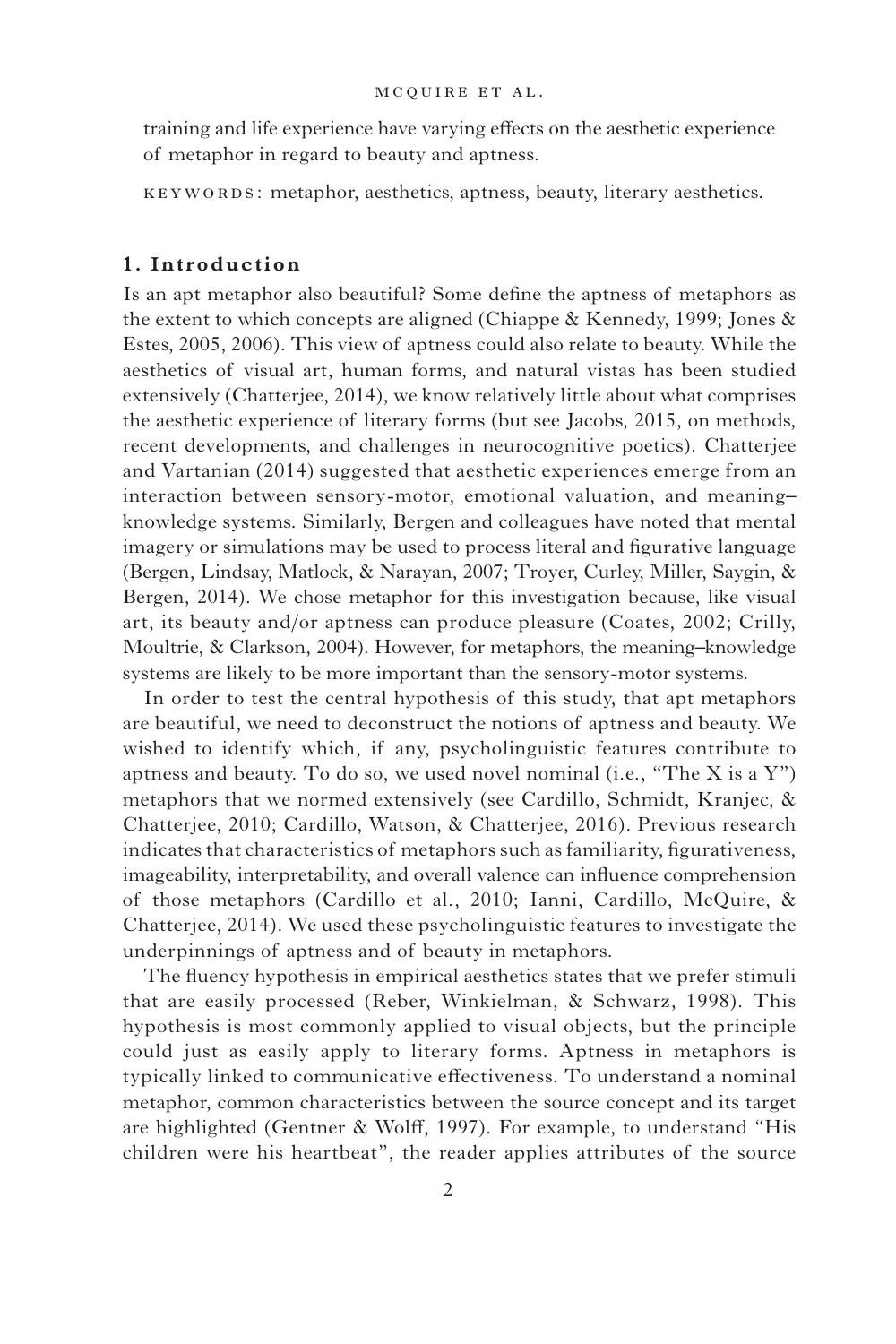concept "heartbeat" (e.g., steady, lifelong, source of life) onto the target (children). The resulting "mental space" or blend is new (Coulson, 2001; Fauconnier, 1994). The ease with which this occurs, and the nature of the information learned, could be candidate reasons for a metaphor's aptness and also for its beauty. In fact, previous researchers have conflated the aptness of a metaphor with its pleasantness. For example, in the only ratings experiment of its kind, Katz, Paivio, Marschark, and Clark (1988) instructed participants to rate a metaphor's "aptness" by paraphrasing it with "pleasing". In a later study, Katz expanded the definition of aptness to "pleasing, poetic, surprising" (1989). Preference, or pleasingness, is also used as a measure of beauty.

Familiarity is another candidate characteristic of a metaphor that contributes to its fluency. Just as non-expert viewers of visual art, untrained readers of metaphors seem to "like what they know" (Bohrn, Altmann, Lubrich, Menninghaus, & Jacobs, 2012, 2013; Gerger, 2010). If familiarity is a relevant variable, perhaps literary experts more accustomed to reading metaphors might respond more positively to metaphors than those with less exposure to such literary forms. Additionally, older people, more so than younger people, might have more exposure to figurative language and be more inclined to like metaphors. Similar influences of expertise and world knowledge affect visual aesthetic experiences (Leder, Belke, Oeberst, & Augustin, 2004).

Metaphor research has been plagued by poor stimuli design and a conflation of kinds of metaphors under consideration – nominal and predicate metaphors, familiar and novel metaphors, sentences and phrases (Schmidt, Kranjec, Cardillo, & Chatterjee, 2010). Here, we use relatively novel metaphors because they highlight unexpected relationships. The readers' initial recognition of the anomaly leads to tension (Reinsch, 1971 ). The resolution of the tension as the metaphor is understood might produce 'pleasure' or 'relief' (Sopory & Dillard, 2002). On this view, relatively novel metaphors might be less fluent, but more pleasing because of 'optimal innovation' and the possibility for greater incongruity resolution (Giora, 2014; Giora, Fein, Kronrod, Elnatan, Shuval, & Zur, 2004).

Similarly, complexity may play a part in aesthetic experiences. Some findings suggest the elderly prefer stimulus 'clarity' and 'ease' over complexity, and positive over negative sentiments (Mares, Oliver, & Cantor, 2008). Contrastingly, experts in visual art are more likely than young novices to value complexity and nuance (Bourdieu, 1987). Experts appreciate mild emotional responses, and in general like negative content more than laypersons (Leder, Gerger, Brieber, & Schwarz, 2014).

The present study investigated the effects of sentence-level psycholinguistic characteristics on aptness and beauty ratings made by (a) young adults, (b) literary experts, and (c) elderly adults. These experiments delineate the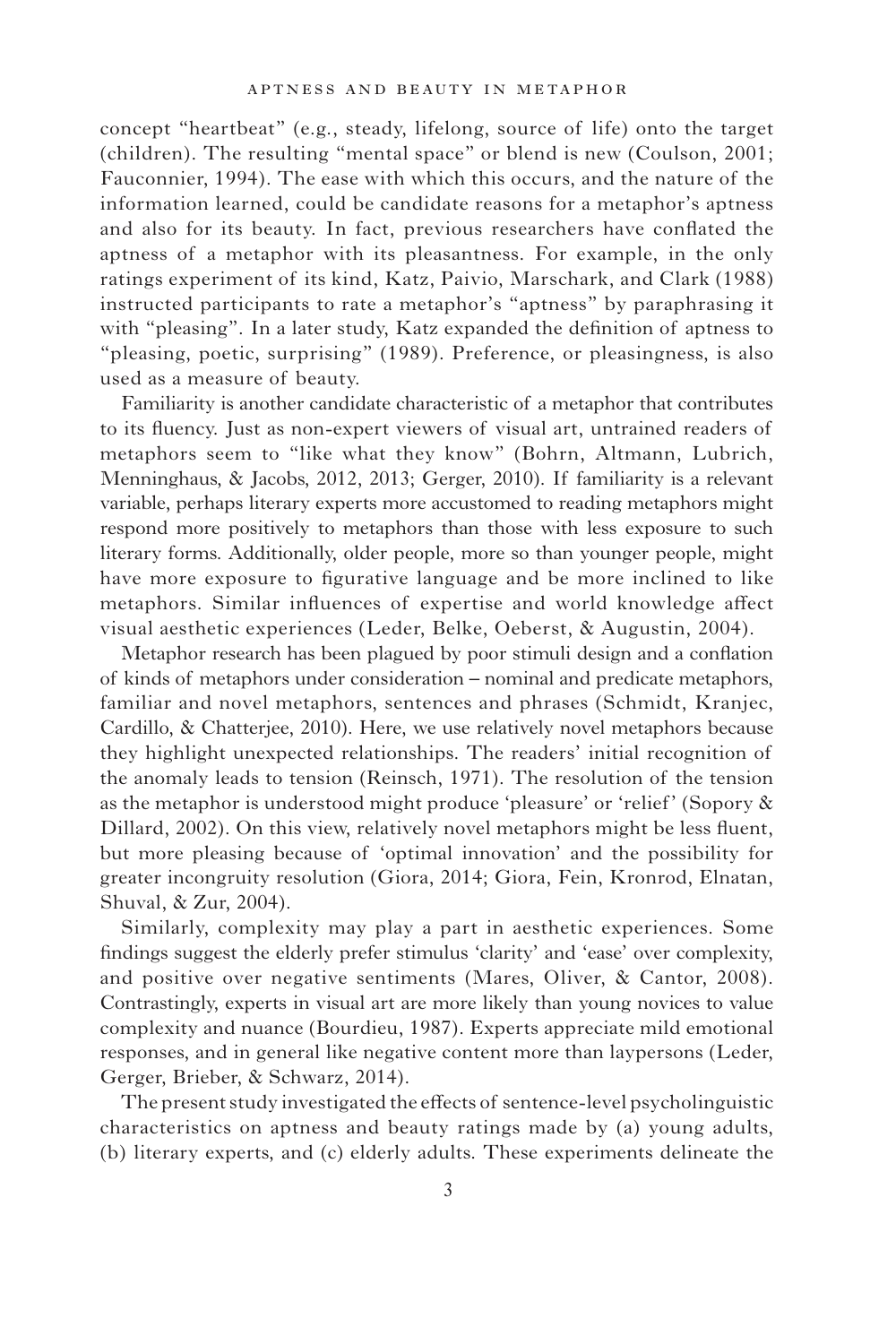#### mc quire e t al.

extent to which familiarity, imageability, figurativeness, interpretability, and valence contribute to aptness and beauty in people's experience of metaphors. We use the results to test the central hypothesis that apt metaphors are beautiful, and the subsidiary hypotheses that age and expertise influence aesthetic judgments of literary forms.

# **2. Experiment 1: metaphor aptness**

# 2.1. METHODS

# 2.1.1. *Materials*

Stimuli for Experiments 1 and 2 consisted of 296 nominal metaphors ("The X is a Y") developed and normed by Cardillo et al.  $(2010, 2016)$ . Their ratings on multiple sentence-level characteristics, including familiarity, figurativeness, imageability, interpretability, and valence positive ratio, were collected from college-age young adults, and used in the analyses. Ideally, we would have normative data from all three population groups. However, it is common practice for such normative data to be collected in young adults. In brief, familiarity ratings were obtained by asking participants to rate the "frequency of experience with the sentence and its meaning" for each metaphor on a scale from 1 (very unfamiliar) to 7 (very familiar). Figurativeness ratings were obtained by asking participants to rate "how literal of an interpretation each sentence suggested" on a scale from 1 (very literal) to 7 (very figurative). Imageability ratings were obtained by asking participants to rate "how quickly and easily each sentence brought a visual image to mind" on a scale from 1 (no image) to 7 (clear, immediate image). Interpretability ratings were obtained by asking participants to write an interpretation of each sentence. To generate an interpretability score for each item, the number of interpretations deemed plausible by at least two of three independent judges was divided by the total number of interpretations for that item. Valence positive ratio was calculated by asking each participant to categorize the emotional valence of each sentence as "positive valence" or "negative or neutral valence". The resulting percentage of positive valence rating is the "valence positive ratio".

# 2.1.2. *Procedure*

Participants rated each of the 296 metaphors for aptness on a 7-point Likert scale ( $1 =$ low aptness;  $7 =$ high aptness). Aptness was defined as "the extent to which the metaphor's source concept captures important qualities of the metaphor's target concept". Instructions with four examples were provided. Items were presented in random order on a computer screen. Participants were tested individually in a session lasting less than one hour.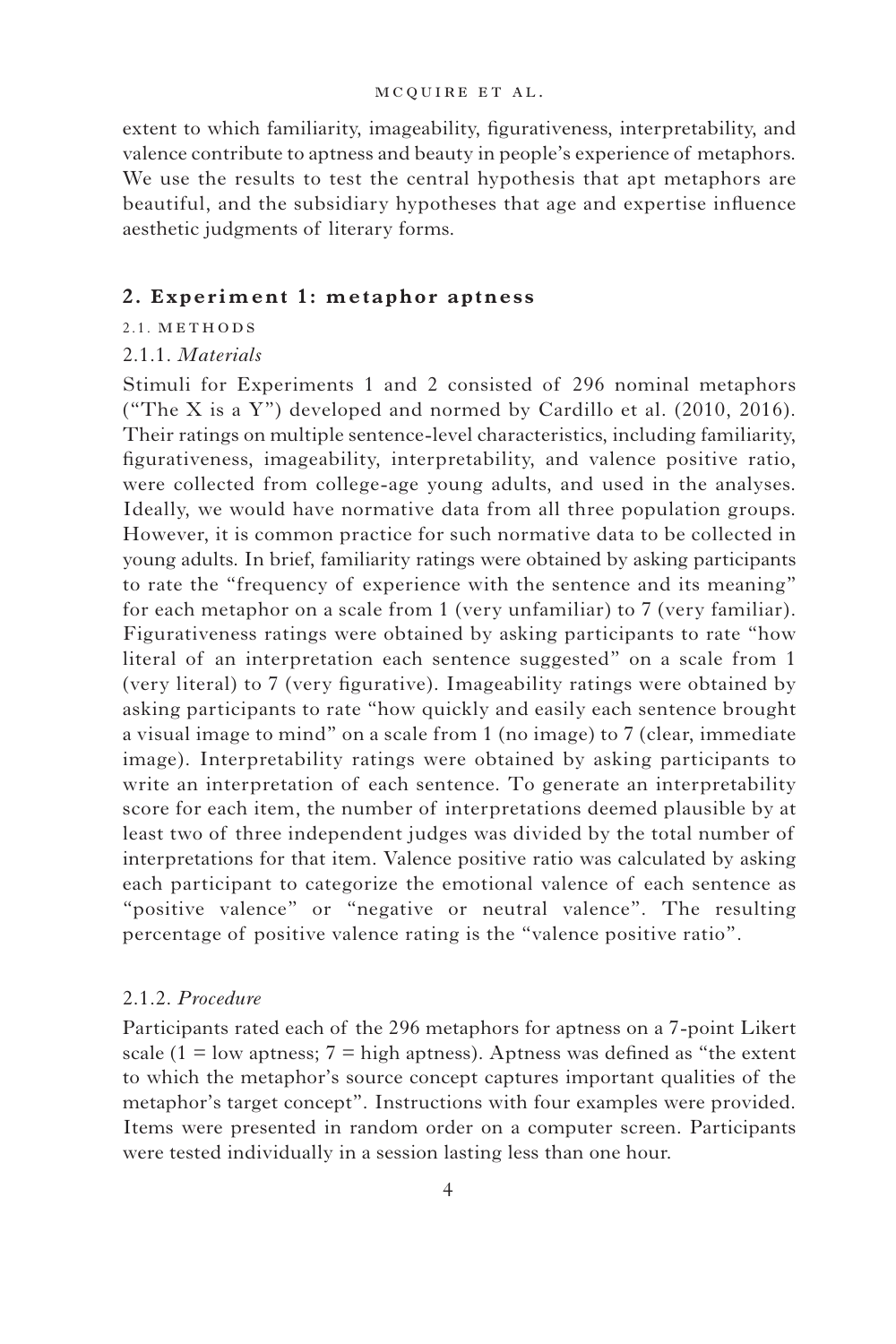#### 2.2. experiment 1a: young adults

# 2.2.1. *Participants*

Twenty college-age participants were recruited from the University of Pennsylvania community in compliance with procedures established by the university's Institutional Review Board. They were native speakers of English with a mean age of 19.2 years  $(SD = 1.2)$ , fourteen years of education  $(SD = 0.9)$ , twelve females.

#### 2.2.2. *Results*

The mean aptness rating for the 296 nominal metaphors was  $4.00$  (SD =  $1.68$ ; min: 1.65; max: 6.25). Aptness correlated positively with familiarity (Pearson  $r = 0.741$ ,  $p \le 0.0005$ , imageability (Pearson  $r = 0.472$ ,  $p \le 0.0005$ ), and interpretability (Pearson  $r = 0.427$ ,  $p < .0005$ ). Aptness was negatively correlated with figurativeness (Pearson  $r = -0.141$ ,  $p = .015$ ). There was no significant correlation between metaphor aptness and valence positive ratio.

A multiple regression analysis was performed to determine the extent to which sentence-level characteristics explained variance in aptness ratings. Familiarity, imageability, interpretability, and figurativeness were included in this analysis, as these four parameters correlated significantly with aptness. 58.9% (the adjusted R-squared value) of the variance in metaphor aptness was explained by familiarity (β = 0.667, p < .0005), interpretability (β = 0.135, p < .001), imageability ( $\beta = 0.121$ , p < .005), and figurativeness ( $\beta = 0.100$ , p < .013).

Semi-partial correlation statistics revealed that familiarity was the only predictor variable that made a large uniquecontribution to the overall variance in aptness. Familiarity accounted for 25.8% of the variance in aptness on its own, while interpretability, imageability, and figurativeness made smaller, though significant, unique contributions to the overall variance in aptness (2.85%, 1.93%, and 1.82%, respectively).

# 2.2.3. *Summary*

Familiarity was the major variable that predicted aptness ratings made by young adults. The positive correlation suggests familiar metaphors are regarded as highly apt. Aptness also correlated positively with imageability and interpretability. This suggests highly apt metaphors conjure strong visual images and are interpreted more easily.

#### 2.3. experiment 1b: literary experts

# 2.3.1. *Participants*

Twenty participants were recruited from various higher education institutions. All participants had earned a Master of Fine Arts degree in creative writing,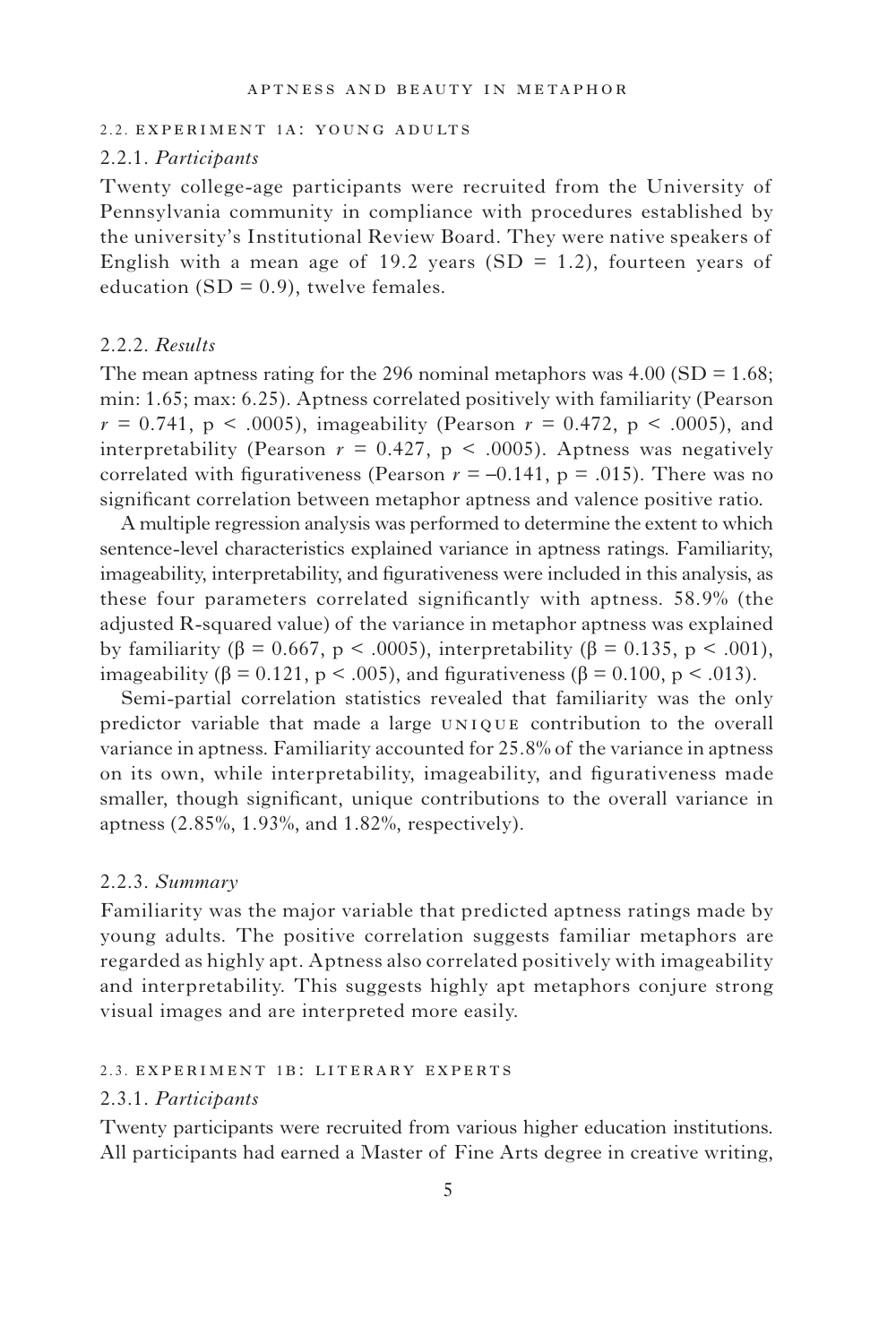#### mc quire e t al.

had published their writings in the last three years, and considered themselves active literary writers. They had subspecialties in Poetry  $= 8$ ; Fiction  $= 11$ ; and Creative Non-fiction  $= 1$ . They were native speakers of English with a mean age of 33.3 (SD = 6.9), 18.9 years of education (SD = 1.9), eleven females.

#### 2.3.2. *Results*

The mean aptness rating was  $3.68$  (SD = 0.83; min: 1.67; max: 5.53). Aptness correlated positively with familiarity (Pearson  $r = 0.608$ ,  $p \le .0005$ ), interpretability (Pearson  $r = 0.407$ ,  $p < .0005$ ), and imageability (Pearson  $r = 0.376$ ,  $p \le 0.0005$ ). Aptness correlated negatively with figurativeness (Pearson  $r = -0.114$ ,  $p < .05$ ). There was no correlation between metaphor aptness and valence positive ratio.

A multiple regression analysis was performed to determine the extent to which sentence-level characteristics explained variance in aptness. Familiarity, imageability, interpretability, and figurativeness were included in this analysis, as these four parameters significantly correlated with aptness. The analysis indicated that 40.7% (the adjusted R-squared value) of the variance in metaphor aptness was explained by familiarity ( $\beta = 0.532$ ,  $p < .0001$ ) and interpretability ( $\beta = 0.182$ ,  $p < .001$ ). Figurativeness ( $\beta = 0.084$ ,  $p < .013$ ) and imageability ( $\beta = 0.121$ ,  $p < .005$ ) were not correlated with aptness.

Semi-partial correlation statistics revealed that familiarity was the only predictor variable that made a large UNIQUE contribution to the overall variance in aptness. Familiarity accounted for 17.9% and interpretability accounted for 2.7% of the variance. Imageability, figurativeness, and positive valence ratio did not uniquely contribute to a significant part of the variance in aptness rating.

# 2.3.3. *Summary*

Like literary novices, experts were more likely to rate familiar than unfamiliar metaphors as apt. As with literary novices, more interpretable metaphors were rated as highly apt. However, imageability and figurativeness did not affect literary experts' judgments of aptness. Experts were not swayed by how easily the metaphor conjured an image when judging the aptness of the metaphor.

#### 2.4. experiment 1c: elderly adults

#### 2.4.1. *Participants*

Twenty elderly participants were recruited from the University of Pennsylvania community in compliance with procedures established by the university's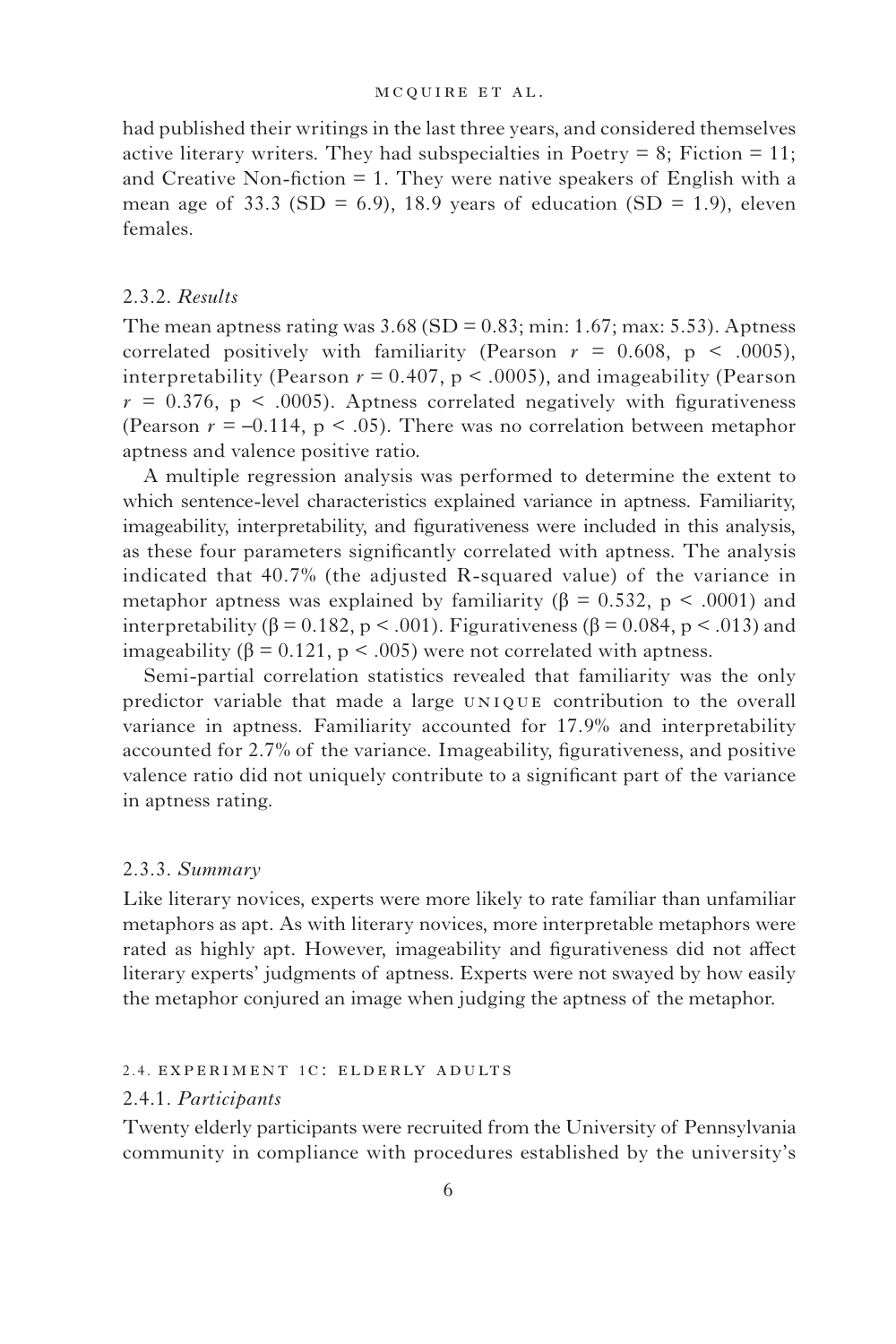Institutional Review Board. They were native speakers of English, college graduates, with a mean age of 65.3 years (SD = 6.4), 17.8 years of education  $(SD = 2.7)$ , thirteen females.

# 2.4.2. *Results*

The mean aptness rating was  $4.06$  (SD = 0.91; min: 1.75; max: 6.05). Aptness was positively correlated with familiarity (Pearson *r =* 0.706,  $p \leq .0001$ , imageability (Pearson  $r = 0.440$ ,  $p \leq .0001$ ), interpretability (Pearson  $r = 0.429$ ,  $p < .0001$ ), and valence positive ratio (Pearson  $r = 0.183$ ,  $p \leq .002$ ). Aptness correlated negatively with figurativeness (Pearson  $r = -0.182$ , p < .002).

A multiple regression analysis was performed to determine the extent to which sentence-level characteristics explained variance in aptness. Familiarity, imageability, interpretability, valence positive ratio, and figurativeness were included in this analysis, as all five correlated significantly with aptness.  $53.7\%$ (the adjusted R-squared value) of the variance in metaphor aptness was explained by familiarity ( $\beta = 0.604$ , p < .0001), interpretability ( $\beta = 0.169$ ,  $p < .001$ ), and valence positive ratio ( $\beta = 0.09$ ,  $p < .029$ ). Imageability  $(\beta = 0.085, p \leq .07)$  and figurativeness ( $\beta = 0.46, p \leq .279$ ) did not reliably explain variance on aptness rating in elderly adults.

Semi-partial correlation statistics revealed that familiarity uniquely accounted for 23.0%, and interpretability 2.3%, of the variance in aptness ratings. Valence positive ratio positively influenced aptness rating but did contribute uniquely to variance.

# 2.4.3. *Summary*

Elderly adults rated more familiar metaphors as apt, just as young adults and literary experts. Unlike either of the other groups, elderly adults were swayed by the emotional content of the sentence when rating aptness. Metaphors that contained positive words and suggested an overall positive emotional meaning were more likely to be rated as apt by elderly participants.

# 2.5. ANALYSIS OF APTNESS: THREE GROUPS

Rating data were analyzed using linear mixed effects (LME) models (lme4 package, version 0.999999-2; Bates, Maechler, & Bolker, 2013 , in the R Project for Statistical Computing environment, version 3.0.2; R Development Core Team, 2013). LME allows us to investigate variables that are based on subject-related differences (e.g., age and expertise) and item-related differences (e.g., familiarity ratings and positive valence for metaphors).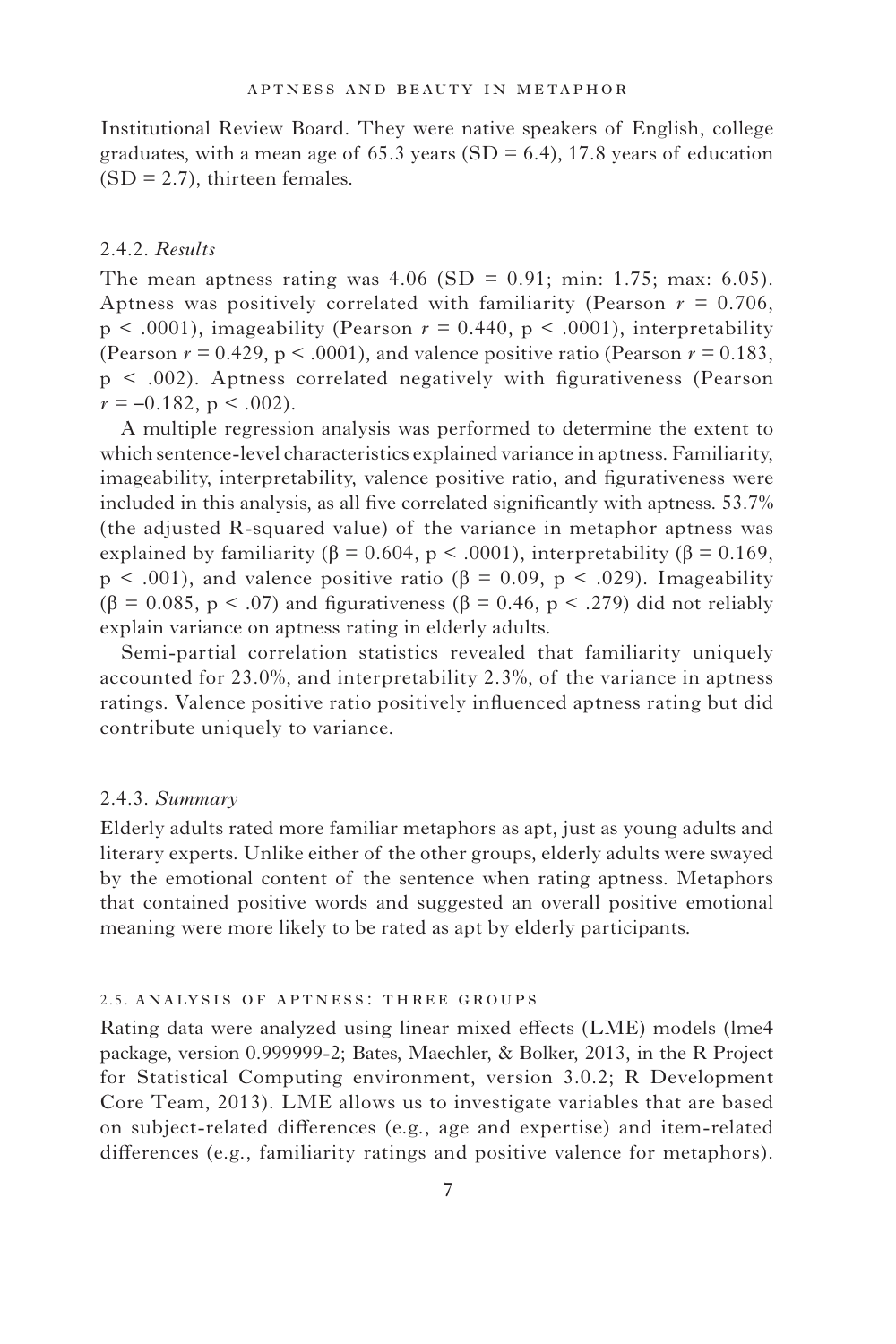This kind of analysis cannot be easily accomplished using traditional ANOVA (see Baayen, Davidson, & Bates, 2008 , for a more detailed account of the rationale for using LME).

Mean aptness ratings did not significantly differ between the three participant groups  $[F(2,57) = 1.51, p = .23]$ . Figure 1 shows effect sizes of sentence characteristics for aptness rating in each participant group. The model shows that young adults, literary experts, and elderly adults were similarly influenced by figurativeness, imageability, and interpretability of metaphors. However, the groups diverged in their reliance on familiarity  $[F(2,57) = 3.27, p \le .045]$  and positive valence  $[F(2,57) = 7.07, p \le .002]$ when rating metaphors for aptness. Young and elderly adults' reliance on familiarity ( $\beta = 0.58$ ;  $\beta = 0.51$ , respectively) was significantly greater than experts' ( $\beta$  = 0.37, SE = .33, p < .03). Elderly adults relied significantly more on positive valence of the metaphor ( $β = 0.28$ , SE = .14, p < .001) than young adults ( $\beta = -0.25$ ) or experts ( $\beta = -0.29$ ).

# **3. Experiment 2: beauty ratings**

3.1. METHODS

# 3.1.1. *Procedure*

Participants were asked to rate each of the 296 metaphors for beauty on a 7-point Likert scale  $(1 = not beautiful at all; 7 = very beautiful).$ Instructions with three examples were provided. Examples were used to clarify the intent and procedure of the experiment. The subjectivity of the ratings was emphasized (e.g., "There is no right answer"). Items were presented in random order on a computer screen. Participants were tested individually in a session lasting less than one hour.

# 3.2. experiment 2a: young adults

#### 3.2.1. *Participants*

Twenty college-age participants, who were not enrolled in the aptness study, were recruited from the University of Pennsylvania community in compliance with procedures established by the university's Institutional Review Board. They were native speakers of English with a mean age of 19.2 years  $(SD = 1.0)$ , 14.25 years of education  $(SD = 1.0)$ , fifteen females.

# 3.2.2. *Results*

The beauty ratings of the 296 nominal metaphors were analyzed in the same way as in Experiment 1. The mean beauty rating was  $3.17 \text{ (SD} = 1.55;$ min: 1.65; max: 6.25). Beauty was positively correlated with valence positive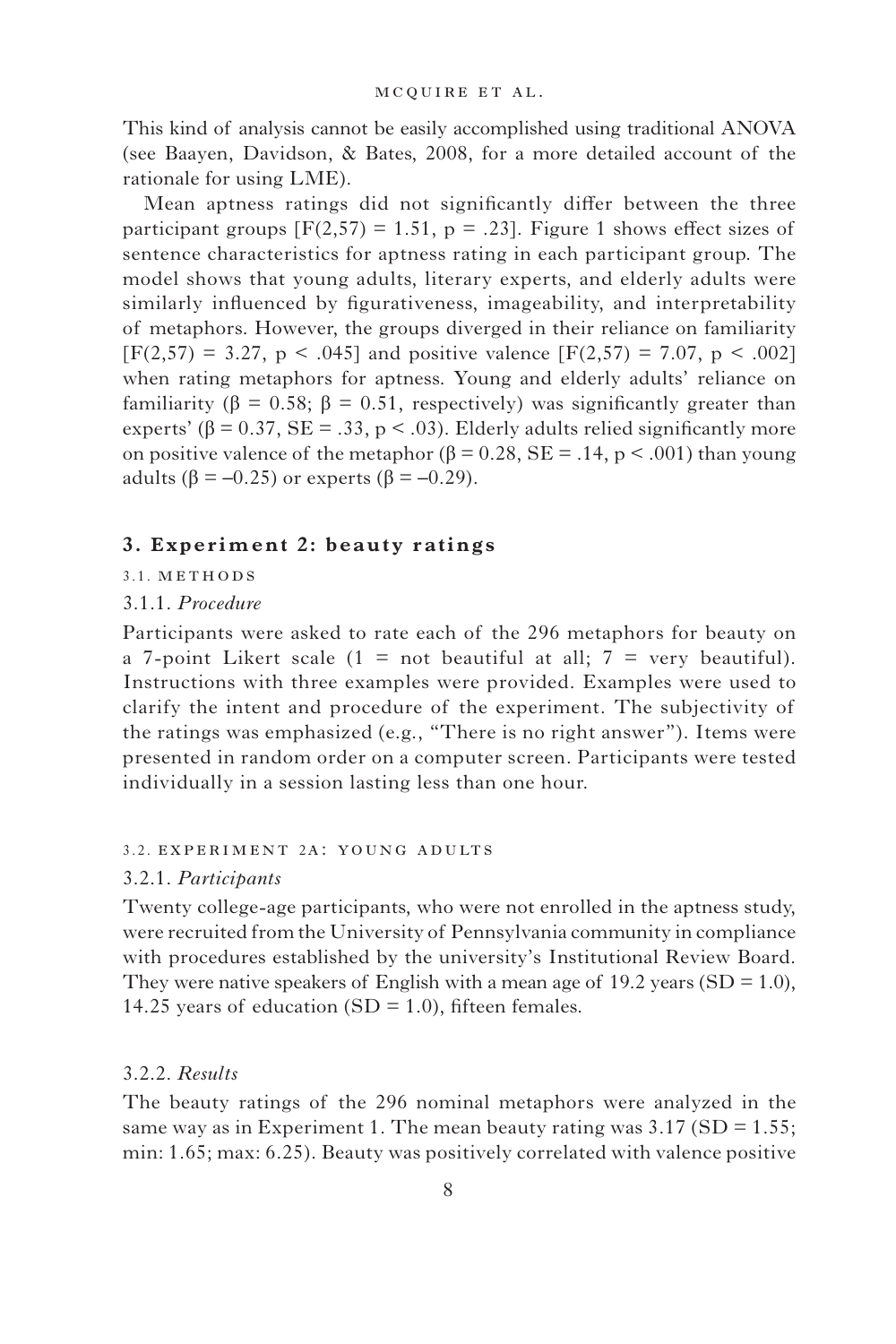

Fig. 1. Effect sizes (b) of sentence characteristic for aptness ratings between groups.  $NOTES: * p < .05, ** p < .005.$ 

ratio (Pearson  $r = 0.395$ , p < .0005), figurativeness (Pearson  $r = 0.290$ , p < .0005), and imageability (Pearson *r =* 0.217, p < .0005). There was no significant correlation between beauty of metaphors and their familiarity or interpretability.

A multiple regression analysis was performed to determine the extent to which sentence-level characteristics explained variance in beauty. Valence positive ratio, figurativeness, and imageability were included in this analysis, as these three parameters were significantly correlated with beauty ratings. The analysis indicated that 27.3% (the adjusted R-squared value) of the variance in metaphor beauty was explained by valence positive ratio (β = 0.390, p < .0005), figurativeness (β = 0.326, p < .0005), and imageability  $(\beta = 0.145, p < .005)$ .

Semi-partial correlation statistics revealed that both valence positive ratio and figurativeness made sizeable UNIQUE contributions to the overall variance in beauty ratings. Valence positive ratio accounted for 15.8% of the variance in beauty on its own, while figurativeness accounted for 12.7%. Imageability made a smaller unique contribution (2.59%).

# 3.2.3. *Summary*

Valence positive ratio and figurativeness contributed significantly and similarly to beauty ratings made by young adults. The positive relationships between valence expressed and beauty, and between figurativeness and beauty, suggest that young adults without literary expertise associate positive sentiment and more abstract meanings with beauty.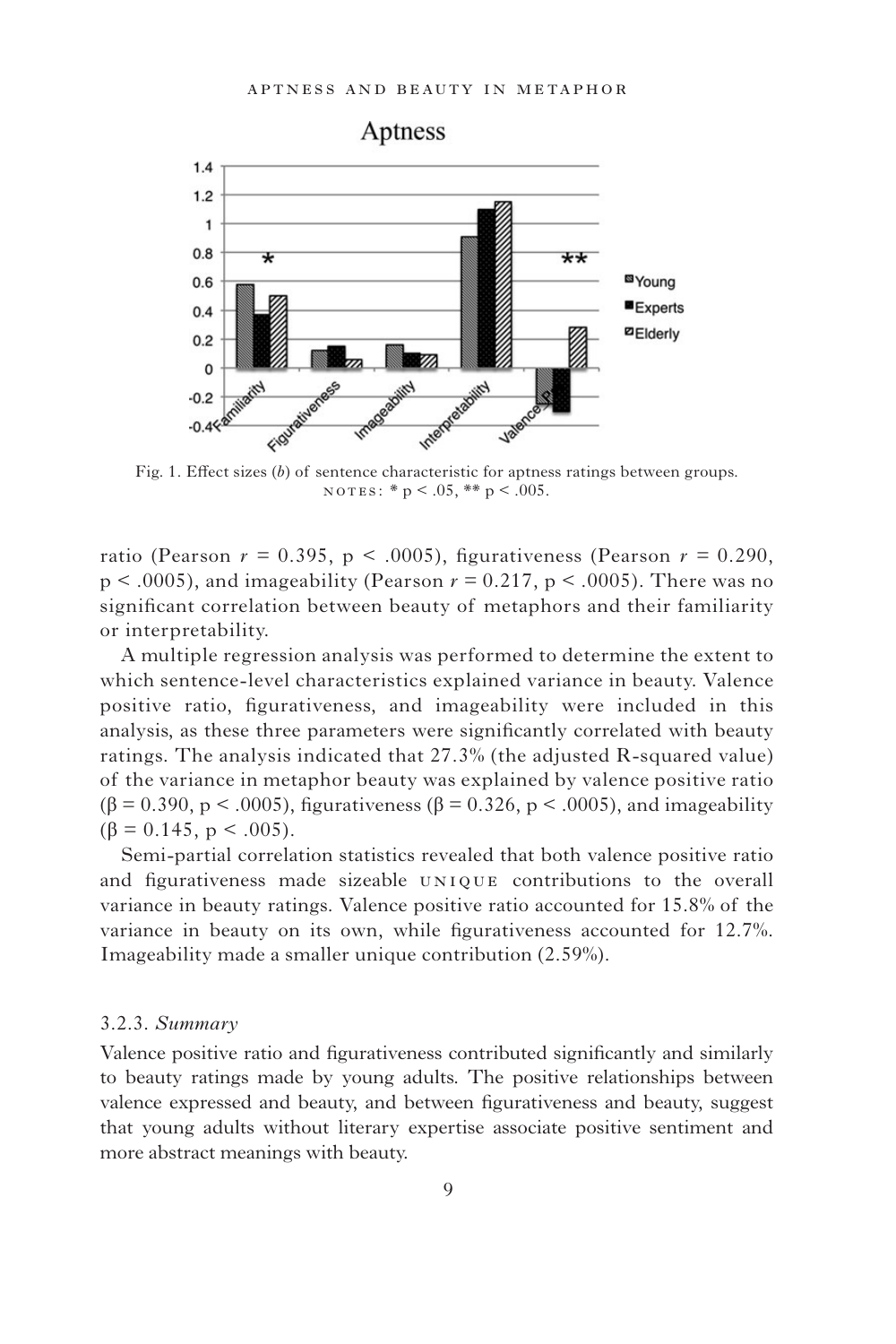#### 3.3. experiment 2b: literary experts

#### 3.3.1. *Participants*

Twenty participants, who were not enrolled in the aptness study, were recruited from various higher education institutions. All participants had earned a Master of Fine Arts degree in creative writing, were published in the last three years, considered themselves an active literary writer, and had subspecialties in Poetry = 8; Fiction = 8; Creative Non-fiction = 2; and Non-fiction  $= 2$ . They were native speakers of English with a mean age of 32.6 (5.9), 19.5 years of education  $(SD = 1.7)$ , eighteen females.

# 3.3.2. *Results*

The mean beauty rating was  $2.88$  (SD = 0.65; min: 1.38; max: 4.63). Beauty correlated positively with figurativeness (Pearson  $r = 0.285$ ,  $p \leq .0001$ ). Beauty rating correlated negatively with familiarity (Pearson *r = –*0.227,  $p \leq 0.0001$ . There was no significant correlation between beauty rating of a metaphor and imageability, interpretability or valence positive ratio.

A multiple regression analysis was performed to determine the extent to which sentence-level characteristics explained variance in beauty. Figurativeness and familiarity were included in this analysis as these were significantly correlated with beauty ratings. The analysis indicated that 9.4% (the adjusted R-squared value) of the variance in metaphor beauty was explained by figurativeness ( $\beta$  = 0.235, p < .0001) and familiarity ( $\beta$  = -0.147, p < .013).

Semi-partial correlation statistics revealed that figurativeness and familiarity made small UNIQUE contributions to the overall variance in beauty ratings. These accounted for 4.8% and 1.9% of the variance, respectively.

# 3.3.3. *Summary*

Literary experts found more figurative and less familiar metaphors to be more beautiful. However, overall the semi-partial correlation suggests that literary experts were not greatly influenced by the psycholinguistic measures previously collected by Cardillo et al. (2010, 2016). Young adults were relatively unaffected by a metaphor's familiarity when rating for beauty. Familiarity had a negative effect on beauty ratings made by literary experts. This suggests that literary experts appreciate novelty and more nuanced links between the source and target of the metaphor.

#### 3.4. experiment 2c: elderly adults

#### 3.4.1. *Participants*

Twenty elderly participants, who were not enrolled in the aptness study, were recruited from the University of Pennsylvania community in compliance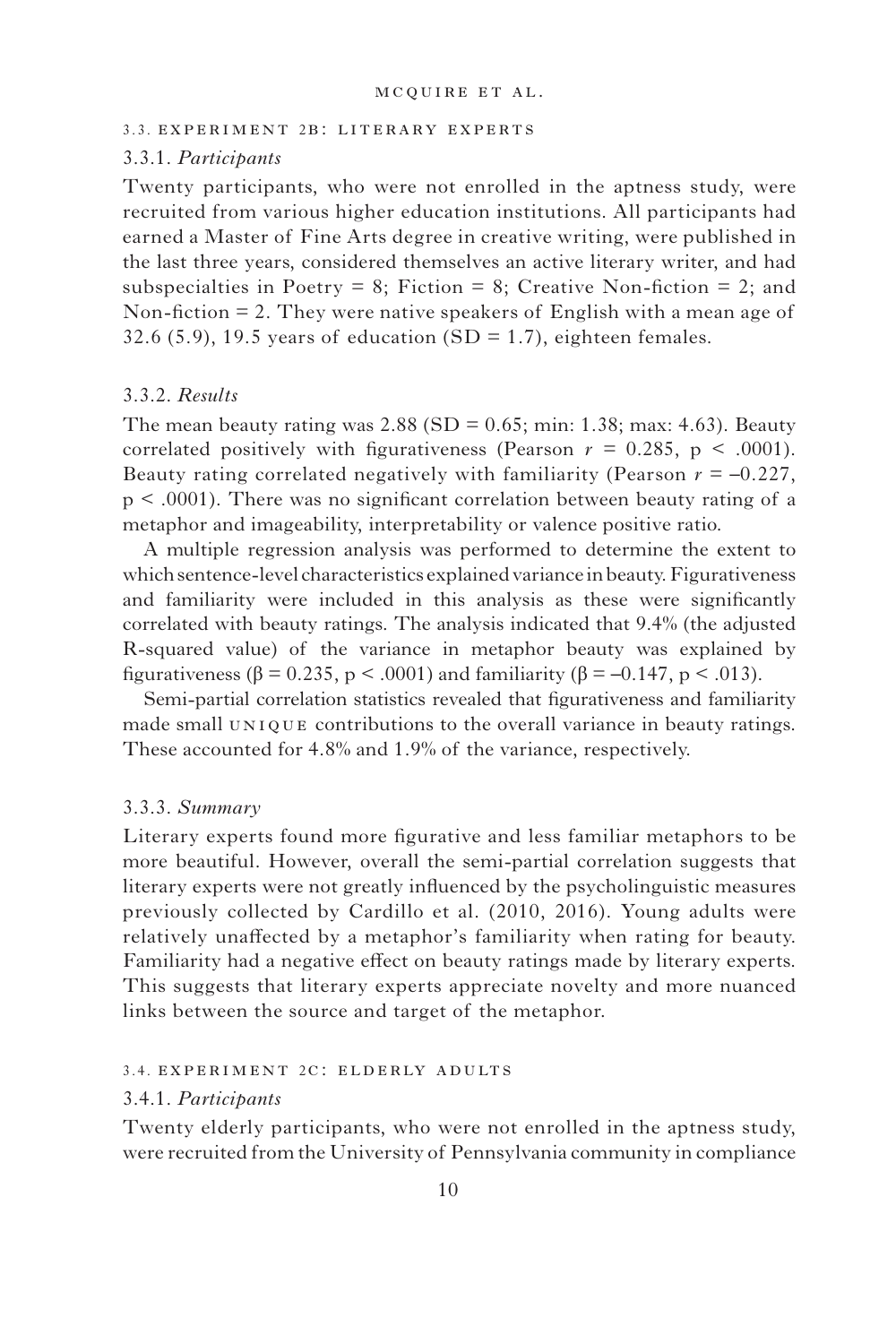with procedures established by the university's Institutional Review Board. They were native speakers of English, college graduates, with a mean age of 65.6 years (SD = 6.3), 16.5 years of education (SD = 3.0), thirteen females.

# 3.4.2. *Results*

The mean beauty rating was  $3.64$  (SD = 0.98; min: 1.60; max: 6.60). Beauty was positively correlated with valence positive ratio (Pearson  $r = 0.783$ ,  $p < .0001$ ), imageability (Pearson  $r = 0.294$ ,  $p < .0001$ ), and familiarity (Pearson  $r = 0.154$ ,  $p < .008$ ). There was no correlation between beauty rating and figurativeness or interpretability.

A multiple regression analysis was performed to determine the extent to which sentence-level characteristics explained variance in beauty. Valence positive ratio, imageability, and figurativeness were included in this analysis, as these three parameters were significantly correlated with beauty ratings. The analysis indicated that 64.0% (the adjusted R-squared value) of the variance in metaphor beauty was explained by valence positive ratio ( $β = 0.763$ ,  $p < .0001$ ), imageability ( $\beta = 0.135$ ,  $p = .001$ ), and figurativeness ( $\beta = 0.05$ ,  $p < .001$ ).

Semi-partial correlation statistics revealed that valence positive ratio uniquely accounted for 55.4% of the variance in beauty rating, while imageability and figurativeness accounted for  $1.7\%$  and  $1.5\%$ , respectively.

#### 3.4.3. *Summary*

Elderly adults overwhelmingly based their beauty ratings on the emotional content of the metaphor. They exhibited a similar overall pattern as young adults, where familiarity, imageability, and interpretability were positively correlated with beauty ratings.

#### 3.5. ANALYSIS OF BEAUTY: THREE GROUPS

Mean beauty ratings of metaphor differed significantly between the three participant groups  $[F(2,57) = 4.14, p = .02]$ . Figure 2 shows effect sizes of sentence characteristics for beauty ratings in each participant group. The groups diverged in their reliance on familiarity  $[F(2,57) = 75.4, p < .0001]$ , figurativeness  $[F(2,57) = 10.1, p < .0001]$ , and valence positive ratio  $[F(2,57) = 15.6, p < .0001]$ . Elderly adults relied significantly more on familiarity of the metaphor ( $\beta = 0.57$ ,  $SE = .05$ ,  $p < .001$ ) than young adults ( $\beta$  = 0.02) or experts ( $\beta$  = -0.16). However, figurativeness most affected young adults' ratings ( $β = 0.45$ ,  $SE = .05$ ,  $p < .001$ ) relative to the elderly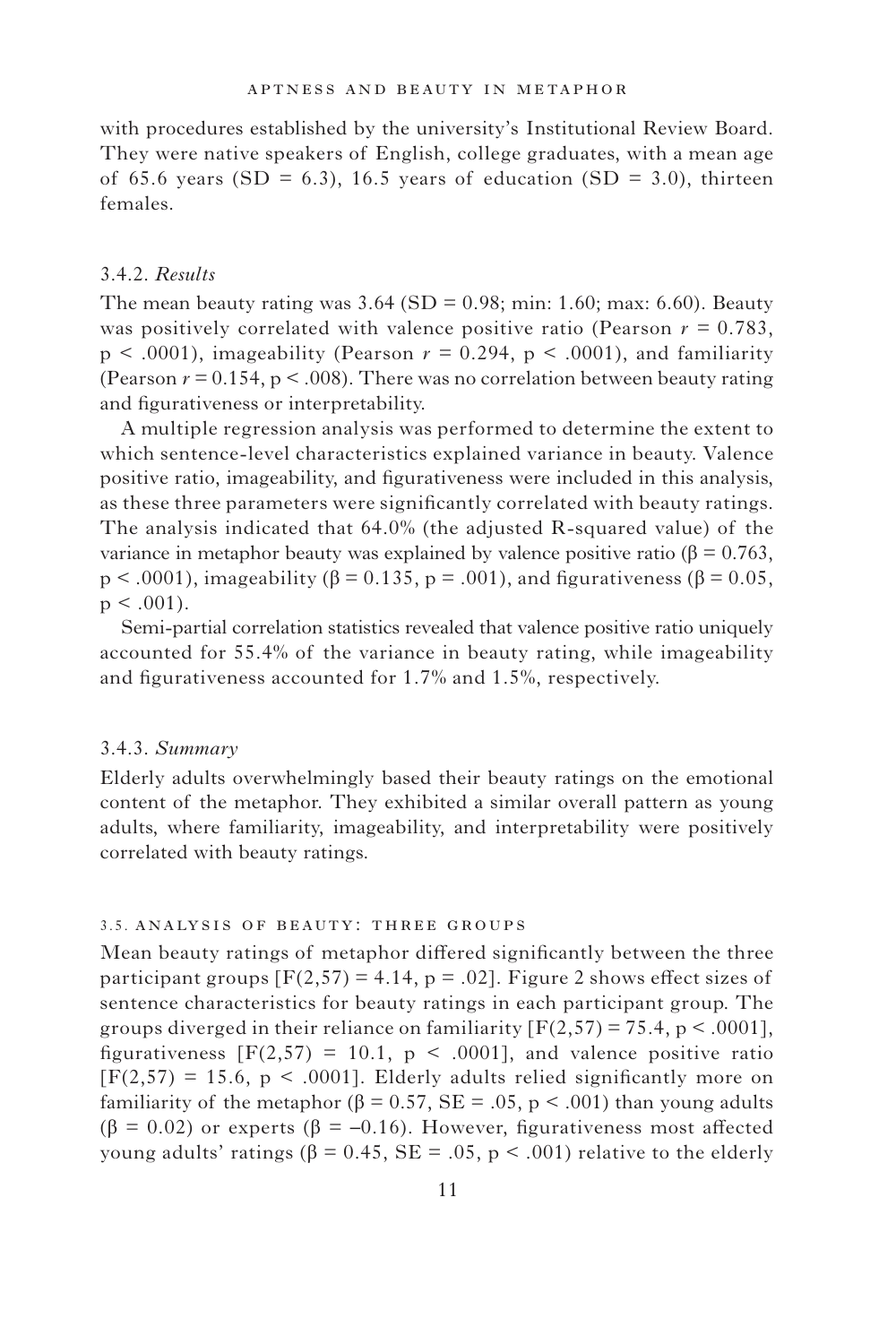

Fig. 2. Effect sizes  $(\beta)$  of sentence characteristic for beauty ratings between groups.  $NOTE:*** p < .0005.$ 

 $(β = 0.19)$  or experts  $(β = 0.20)$ . Positive valence of the metaphor heavily influenced elderly adults' beauty ratings ( $\beta = 2.53$ , SE = .43, p < .001) relative to young adults ( $\beta = 1.25$ ) or experts ( $\beta = 0.02$ ).

# 3.6. further analysis

We compared beauty and aptness ratings within group (young adults' aptness ratings with young adult's beauty ratings, etc.) and did not find a relationship between beauty and aptness for young adults nor literary expert groups. However, aptness and beauty ratings made by elderly adults correlated significantly  $[r(294) = 0.299, p < .001]$ . Table 1 shows examples of metaphors that were rated highest and lowest for aptness and beauty.

# **4. General discussion**

People use metaphors to express and extend their thoughts. Metaphors capture the essence of ideas that are not communicated easily with literal language. We can marvel at the cleverness with which gifted writers and speakers use figurative language to convey their message. Inherent in such marvel is the fact that we can and often do evaluate language aesthetically. Unfortunately however, we know relatively little about the specific parameters with which we evaluate literary forms. In this study, we examined psycholinguistic characteristics that contribute to two kinds of metaphor valuations – their aptness and their beauty.

The central hypothesis motivating this study is that a metaphor's perceived aptness is linked to its perceived beauty. The subsidiary hypothesis we tested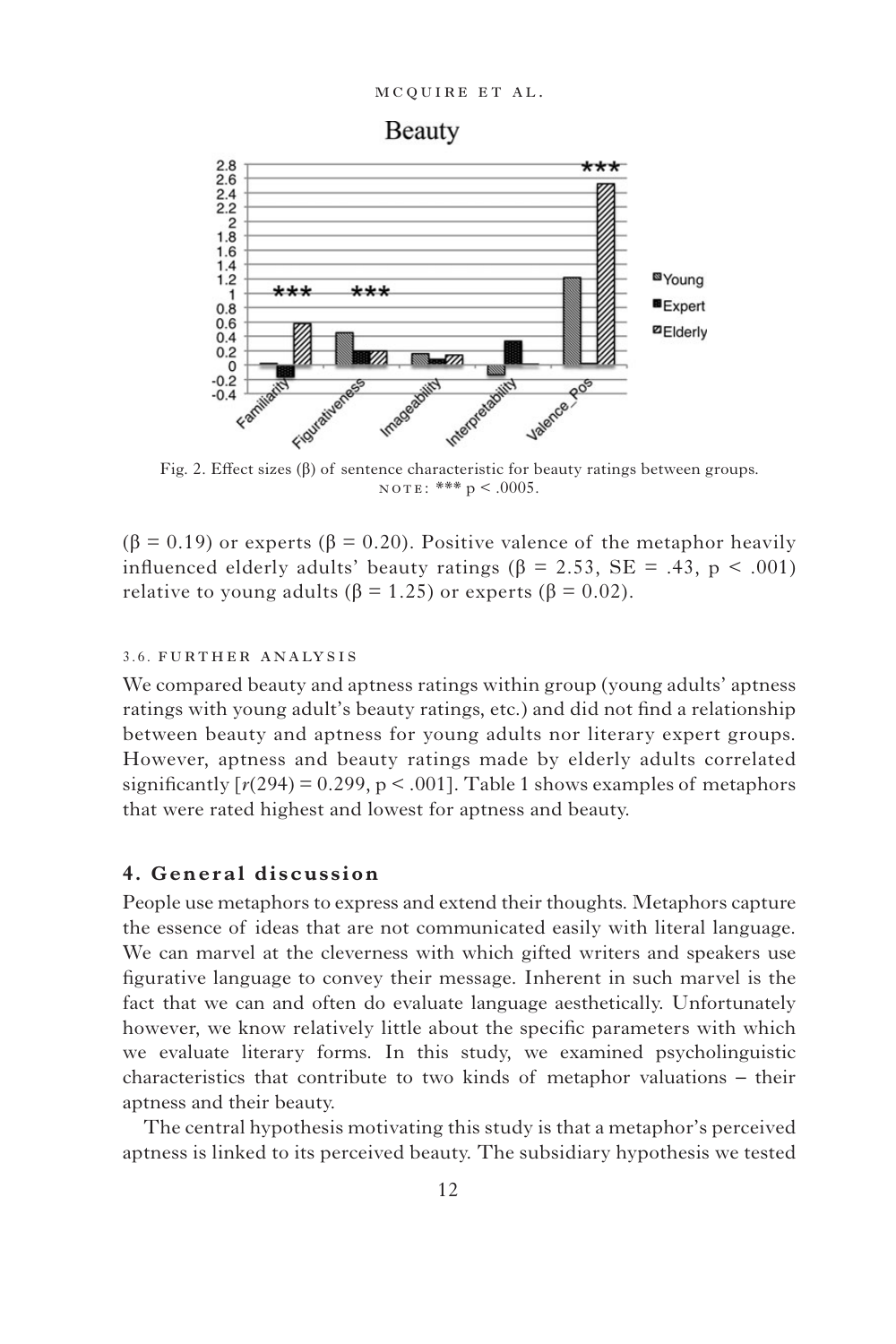|                             | High aptness                                                                                                    | Low aptness                                                                                            |
|-----------------------------|-----------------------------------------------------------------------------------------------------------------|--------------------------------------------------------------------------------------------------------|
| Young<br>Experts<br>Elderly | The coffee was a caffeine bullet.<br>The rejection letter was a slap.<br>The opportunity was a career catapult. | The wedding planner was a stopwatch.<br>The pricey laptop was a cheetah.<br>The tax refund was a slug. |
|                             | High beauty                                                                                                     | Low beauty                                                                                             |
| Young<br>Experts<br>Elderly | His children were his heartbeat.<br>The love letters were fading footsteps.<br>Her eves were pure laughter.     | His ugly car is a giggle.<br>The strategy was a media blast.<br>The tax refund was a slug.             |

table 1. *Highest and lowest rated metaphors by participant group* 

is that expertise and age influences valuations of language. We used wellnormed novel metaphors to test these hypotheses (Cardillo et al., 2010,  $2016$ .

The hypothesis that apt metaphors are beautiful was partially confirmed. For elderly participants, aptness and beauty ratings for metaphors were correlated. By contrast, aptness and beauty were orthogonal for young adult and expert groups. Psycholinguistic factors had varying degrees of influence on the aptness and beauty of metaphors for each group. Our second hypothesis was confirmed: age and expertise influence readers' aesthetic experiences of literary entities.

What makes a metaphor apt? In all three groups the feeling of familiarity contributed substantially to aptness judgments. Since our metaphor sentences were novel, this familiarity could not mean that the participants had read these sentences before. Rather, when the idea being conveyed by the metaphor felt familiar, the metaphor felt apt. Memory researchers recognize the distinction between a feeling of familiarity and the recollection of information (Yonelinas, Aly, Wang,  $& Koen, 2010$ . An intriguing possibility is that metaphors that make contact with the reader's explicit knowledge are experienced as apt, even when the sentences are encountered for the first time.

Despite the common influence of familiarity on aptness for all three groups, the linear mixed effects model showed granular differences between the groups. Compared to the other groups, experts were less swayed by familiarity when judging metaphors for aptness. By contrast, the elderly, more than other groups, were influenced by positive emotional sentiment in the metaphors. The two groups bring different knowledge and experience to their reading. Perhaps literary experts take a more emotionally distanced, intellectual approach in determining the aptness of metaphors, while the elderly are more likely draw on their real-world emotional experiences.

What makes a metaphor beautiful? Aesthetic experiences emerge out of interaction within an aesthetic triad, between sensory-motor, emotional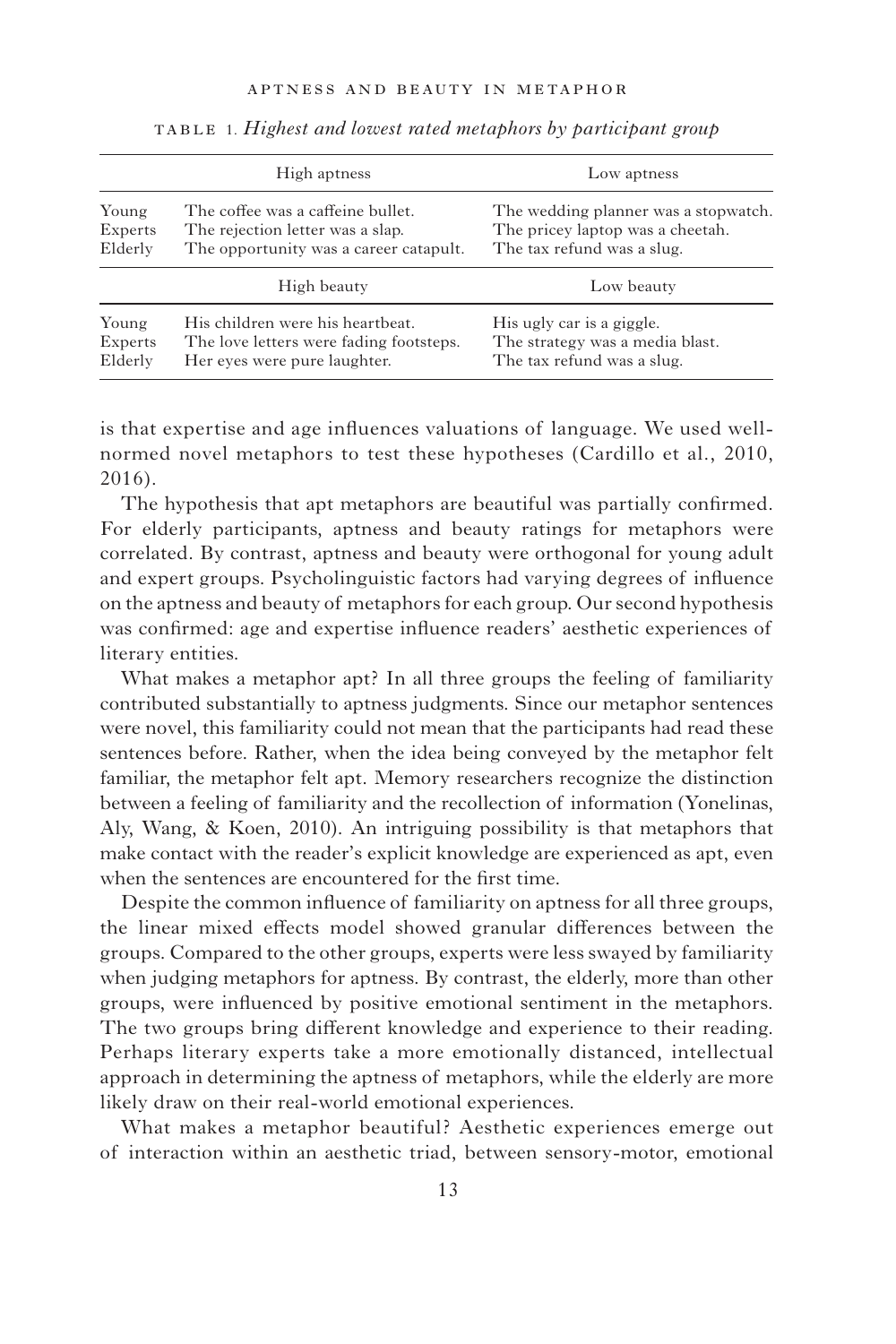valuation, and meaning-knowledge systems (Chatterjee & Vartanian, 2014). While literary forms can evoke sensory-motor memories, the stimuli themselves are impoverished with respect to the immediacy of sensations. As such, one might expect the other parts of the aesthetic triad to have disproportionate influences on the experience of beauty. Our results are consistent with this expectation.

Unlike with judgments of aptness, the groups differed in how beautiful they thought the metaphors were. Literary experts, more than the other groups, were critical of beauty in these sentences. Furthermore, the influence of the psycholinguistic variables on their judgment differed. A notable difference is the effect of positive sentiments expressed in the metaphors. The elderly were influenced a great deal by this variable, young participants to a lesser degree, and experts not at all. Literary experts were also negatively influenced by familiarity, unlike the other two groups. That is, novelty of the idea conveyed in the metaphor contributed to their experience of beauty. Finally, young participants were more affected by figurativeness in judging beauty than the other groups.

Our results show that the fluency hypothesis (Reber et al., 1998) for beauty does not generalize across objects (such as literary forms) and groups of participants. Interpretability, which might be regarded as important for ease of processing, and hence fluency, was not a major factor affecting people's beauty judgments. Familiarity, which might also contribute to ease of processing, was negatively correlated with beauty judgments in literary experts.

In conclusion, we show that apt metaphors are beautiful only for elderly participants. This link is likely mediated by a reliance on positive emotional sentiments for both valuations. In the absence of being grounded by immediate sensory input, compared to visual art for example, individual differences in literary training and life experiences have substantial effects on how people experience beauty in figurative language.

#### **REFERENCES**

- Bergen, B., Lindsay, S., Matlock, T., & Narayan, S. (2007). Spatial and linguistic aspects of visual imagery in sentence comprehension. *Cognitive Science*, 31, 733-764.
- Bohrn, I. C., Altmann, U., Lubrich, O., Menninghaus, W., & Jacobs, A. M. (2012). Old proverbs in new skins–an fMRI study on defamiliarization . *Frontiers in Psychology*, **3**.
- Bohrn, I. C., Altmann, U., Lubrich, O., Menninghaus, W., & Jacobs, A. M. (2013). When we like what we know–a parametric fMRI analysis of beauty and familiarity . *Brain and Language*, **124**(1), 1–8.

Baayen, R. H., Davidson, D. J., & Bates, D. M. (2008). Mixed-effects modeling with crossed random effects for subjects and items. *Journal of Memory and Language*, **59**(4), 390–412.

Bates, D., Maechler, M., & Bolker, B. (2013). lme4: linear mixed-effects modeling using S4 classes R package [Computer Software]. Vienna: R Foundation for Statistical Computing; online: < http://CRAN.R-project.org/package=lme4>(R package version 0.999999–2).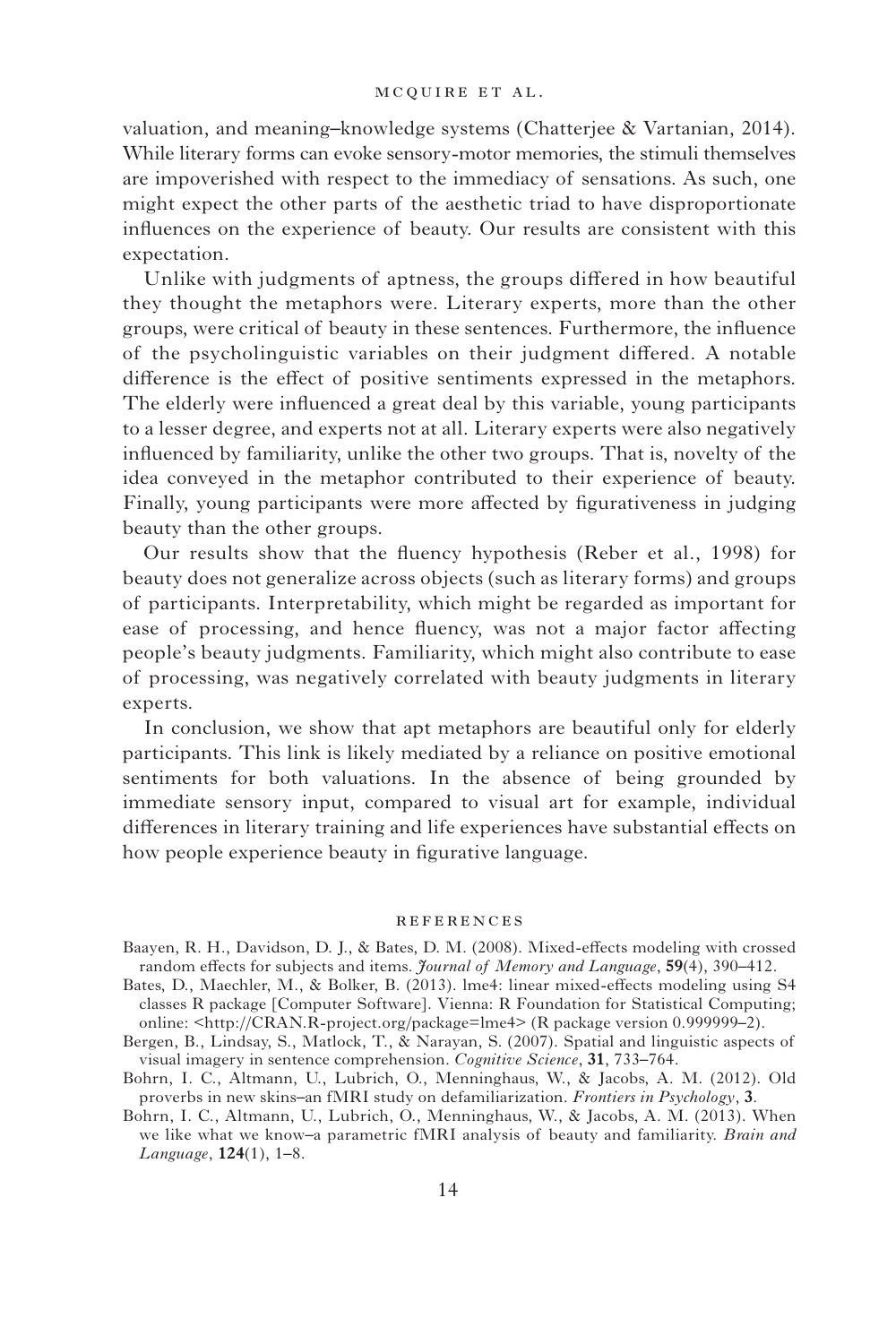- Bourdieu, P. (1987). The historical genesis of a pure aesthetic. *Journal of Aesthetics and Art Criticism*, **46**, 201–210.
- Cardillo, E. R., Schmidt, G. L., Kranjec, A., & Chatterjee, A. (2010). Stimulus design is an obstacle course: 560 matched literal and metaphorical sentences for testing neural hypotheses about metaphor. *Behavior Research Methods*, 42(3), 651-664.
- Cardillo, E. R., Watson, C., & Chatterjee, A. (2016). Stimulus needs are a moving target: 240 additional matched literal and metaphorical sentences for testing neural hypotheses about metaphor. *Behavior Research Methods*, 1-13.
- Chatterjee, A. (2014). Scientific aesthetics: three steps forward. *British Journal of Psychology*, **105**(4), 465–467.
- Chatterjee , A. , & Vartanian , O . ( 2014 ). Neuroaesthetics . *Trends in Cognitive Sciences*, **18**,  $370 - 375$ .
- Chiappe, D. L., & Kennedy, J. M. (1999). Aptness predicts preference for metaphors or similes, as well as recall bias. *Psychonomic Bulletin*  $\mathcal G$  *Review*, **6**(4), 668–676.

Coates, D. (2002). *Watches tell more than time*. Princeton Junction, NJ: McGraw-Hill Companies.

- Coulson, S. (2001). *Semantic leaps: frame-shifting and conceptual blending in meaning* construction. Cambridge: Cambridge University Press.
- Crilly, N., Moultrie, J., & Clarkson, P. J. (2004). Seeing things: consumer response to the visual domain in product design. *Design Studies*, 25(6), 547-577.
- Fauconnier, G. (1994). *Mental spaces: aspects of meaning construction in natural language.* Cambridge : Cambridge University Press .
- Gentner, D., & Wolff, P. (1997). Alignment in the processing of metaphor. *Journal of Memory* and Language,  $37(3)$ ,  $331-355$ .
- Gerger, G. N. (2010). *Affective and cognitive aspects of aesthetic evaluations in design, art, faces and abstract patterns*. Unpublished doctoral dissertation, Uni Wien.
- Giora , R . ( 2014 ). Literal versus nonliteral language: novelty matters . In T. M. Holtgraves (Ed.), *The Oxford handbook of language and social psychology* (pp. 330–347). Oxford: Oxford University Press .
- Giora, R., Fein, O., Kronrod, A., Elnatan, I., Shuval, N., & Zur, A. (2004). Weapons of mass distraction: optimal innovation and pleasure ratings. *Metaphor and Symbol*, **19**(2), **115**–141.
- Ianni, G. R., Cardillo, E. R., McQuire, M., & Chatterjee, A. (2014). Flying under the radar: figurative language impairments in focal lesion patients. *Frontiers in Human Neuroscience*, **8**, 871 .
- Jacobs, A. M. (2015). Neurocognitive poetics: methods and models for investigating the neuronal and cognitive-affective bases of literature reception. *Frontiers in Human Neuroscience*, **9**, 186 .
- Jones, L. L., & Estes, Z. (2005). Metaphor comprehension as attributive categorization. *<u>Fournal of Memory and Language, 53(1), 110–124.</u>*
- Jones, L. L., & Estes, Z. (2006). Roosters, robins, and alarm clocks: aptness and conventionality in metaphor comprehension. *Journal of Memory and Language*, **55**(1), 18-32.
- Katz, A. (1989). On choosing the vehicles of metaphors: referential concreteness, semantic distances, and individual differences. *Journal of Memory & Language*, 28(4), 486–499.
- Katz, A., Paivio, A., Marschark, M., & Clark, J. M. (1988). Norms for 204 literary and 260 nonliterary metaphors on 10 psychological dimensions . *Metaphor and Symbolic Activity*,  $3(4)$ ,  $191 - 214$ .
- Leder, H., Belke, B., Oeberst, A., & Augustin, D. (2004). A model of aesthetic appreciation and aesthetic judgments. *British Journal of Psychology*, 95(4), 489–508.
- Leder, H., Gerger, G., Brieber, D., & Schwarz, N. (2014). What makes an art expert? Emotion and evaluation in art appreciation. *Cognition and Emotion*, 28(6), 1137–1147.
- Mares, M. L., Oliver, M. B., & Cantor, J. (2008). Age differences in adults' emotional motivations for exposure to films. *Media Psychology*, 11(4), 488-511.
- R Development Core Team . ( 2013 ). *RA Lang Environ Stat Comput*, 55 , 275 286 . Chicago .
- Reber, R., Winkielman, P., & Schwarz, N. (1998). Effects of perceptual fluency on affective judgments. *Psychological Science*, 9(1), 45–48.
- Reinsch, N. L., Jr. (1971). An investigation of the effects of the metaphor and simile in persuasive discourse. Speech Monographs, 38(2), 142-145.